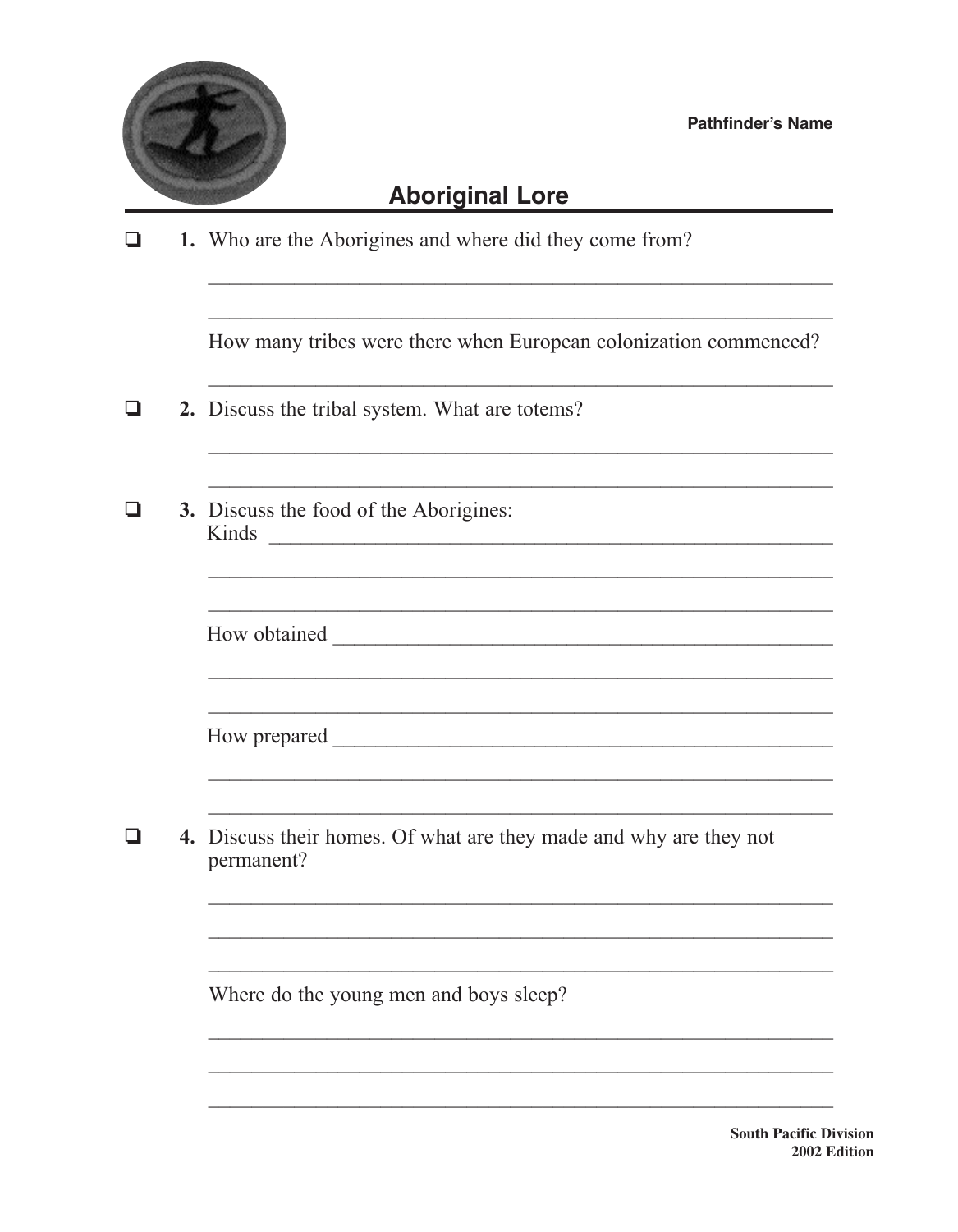| ப | 5. How do they communicate with other tribes who may not understand<br>their language? |  |  |
|---|----------------------------------------------------------------------------------------|--|--|
|   | How do they send signals within the tribe?                                             |  |  |
|   | What is the purpose of the Tjuringa (or Churinga)?                                     |  |  |
|   | <b>6.</b> What are some of the articles of trade and exchange?                         |  |  |
|   | What domestic utensils do they use.                                                    |  |  |
|   | 7. Describe some of the weapons used in hunting and warfare.                           |  |  |
|   |                                                                                        |  |  |
|   | 8. What is a corroboree?                                                               |  |  |
|   | Explain its purpose.                                                                   |  |  |

**Aborigianl Lore** 2002 Edition